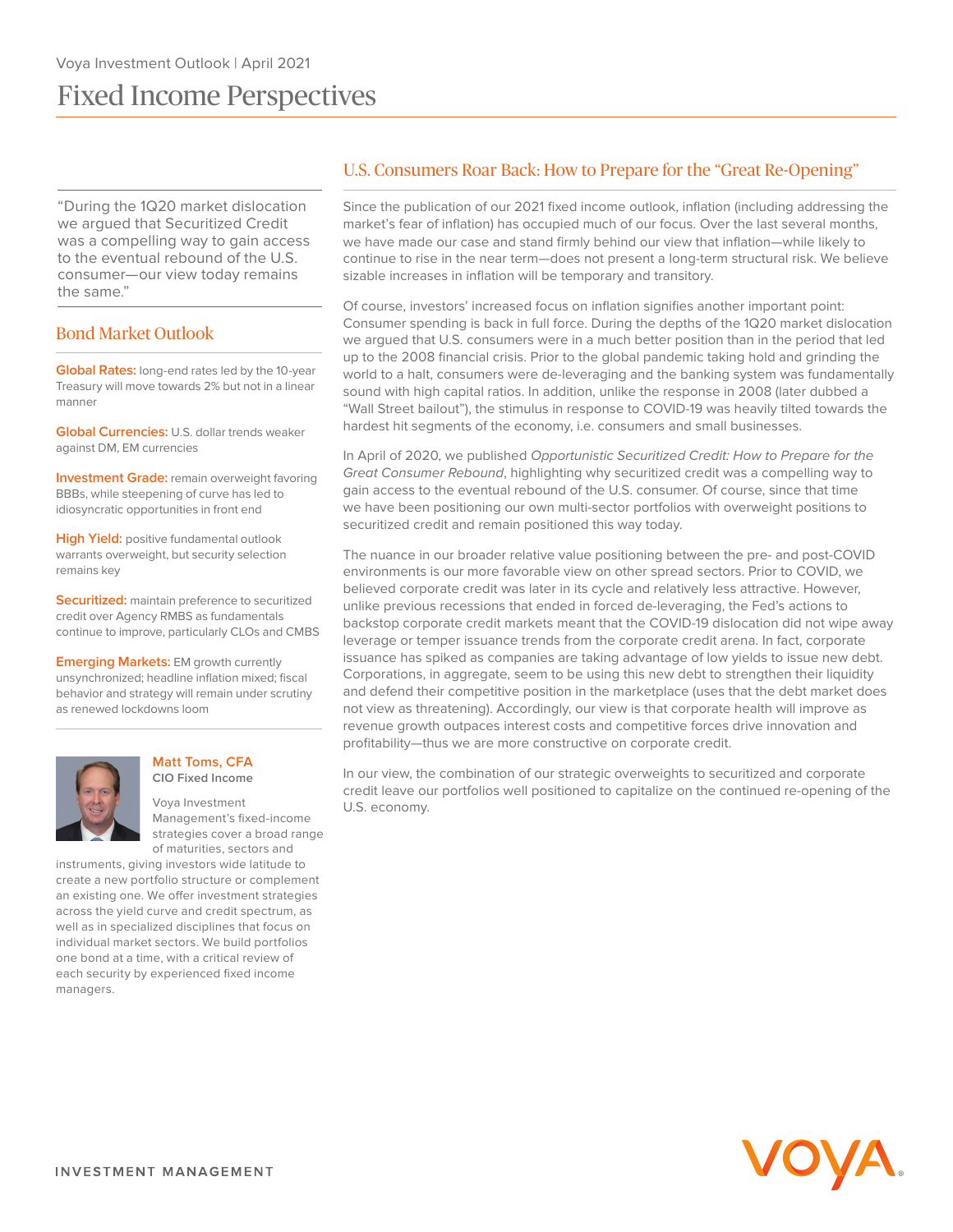### Rates, Spreads and Yields



As of 04/30/21. Past performance is no guarantee of future results. Source: Bloomberg, Bloomberg/Barclays, JP Morgan and Voya.

### Sector Outlooks

### Global Rates and Currencies

In the U.S., attention remains on how fast excess savings are spent as the economy reopens. On the fiscal side, we're keeping a close eye on the debates on how the American Jobs Plan and the American Family Plan will be funded, as we think the outcomes will drive markets.

Meanwhile, Europe has so far underperformed the vaccine rollout, which has led to downward growth revisions. However, there is plenty of cause for optimism with cases dropping, vaccination rates increasing and activity still holding up, and in some cases surprising to the upside. Nonetheless, due to the dominance of the more infectious B.1.1.7 COVID-19 strain and continued pressure on the health systems, we expect lockdown restrictions to be extended until early May. That said, while we expect subdued activity through April, we see the Euro area on track to start reopening in May, which could pave the way for a strong rebound into the summer.

#### Investment Grade (IG) Corporates

The fundamental picture looks firm entering 1Q21 earnings season and is expected to further support the positive macro story. We continue to see an uptick in merger and acquisition (M&A) announcements and a gradual move towards shareholder returns, and while leverage remains high, we expect IG-rated issuers to focus on balance sheet repair in 2021. We are positive on market technical factors, as the move higher in rates pulled forward a large number of deals leaving the expected pipeline for the rest of the year likely lower. Increased debt-funded

M&A remains a wildcard for supply expectations. We continue to favor BBB rated issuers given the extra spread pick up, increased focus on balance sheet repair and lower M&A risk. Additionally, the steepening in the yield curve has created idiosyncratic opportunities among high quality issuers in the front and intermediary segments of the curve. In terms of sectors, we remain overweight to financials given their more defensive posture, particularly the money center banks. We also continue to like telecommunications, utilities and technology.

## High Yield

Credit fundamentals for the high yield market are improving as we continue to see quarter-over-quarter momentum as the vaccine is distributed and the United States continues to reopen. There is still upside in operating results for COVIDimpacted issuers, but not as much room for upside in their bond prices. We are also seeing strength in some non-COVID impacted consumer and industrial issuers. Issuer ratings have generally stabilized, and defaults are trickling through, although a new wave is not currently on the horizon. Overall, valuations are reasonable though moving to uncomfortably tight levels. Relative to energy, we remain cautious on the oil field services sector given the challenged fundamentals, though we continue to be overweight to exploration and production (E&P) issuers. Sectors we favor include building materials, which has benefited from a healthy housing market; chemicals; and media and entertainment. In a market where investors are searching for yield, we remain focused on finding pockets of value in this increasingly tight market.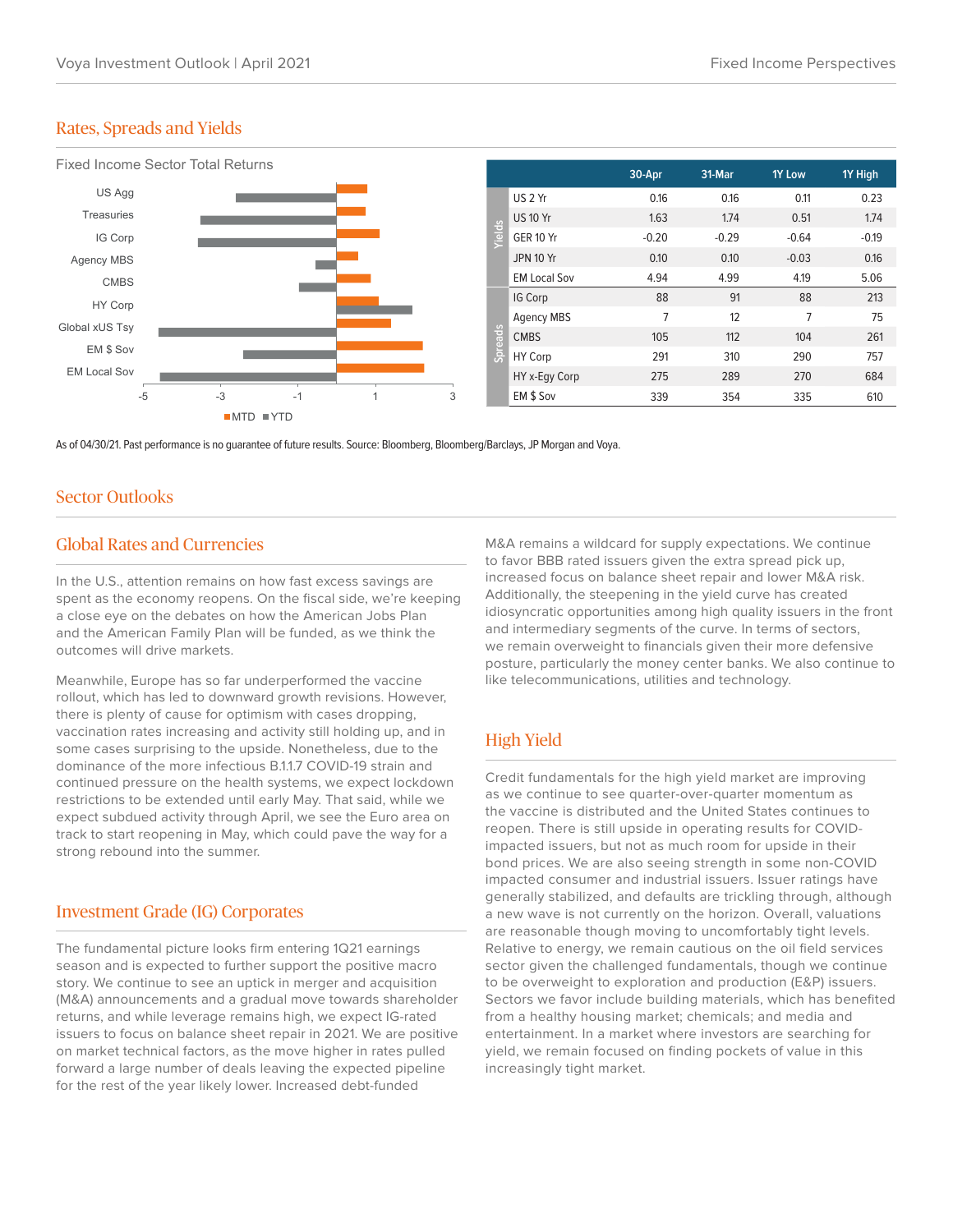#### Securitized Assets

Agency MBS performed well in March, posting positive excess returns across most cohorts. Across issuers, GNMA collateral outperformed conventional loans, supported by improving overseas demand and the lowered risk of any near-term reduction in mortgage insurance premiums. For 2021, net supply projections increased to be well over \$600 billion from between \$400-500 billion earlier in the year, on the ongoing robust housing market and cash-out activity driven by the low rate environment.

After finally shifting our tactical outlook for mortgage credit to negative in March, we maintain this view for April, but continue to recognize that low mortgage rates, a robust housing market, and overall solid consumer credit worthiness will continue to foster sponsorship. Indeed, housing markets are firmly in expansion mode - a clear beneficiary of the pandemic – and mortgage credit will continue to be driven positively by housing market expansion and credit availability.

CMBS momentum continued strong overall from its solid start to the year, despite a partial derailment of its rally due to the volatility uptick across fixed income for much of March. This only left the sector cheaper and poised to continue its spread recovery heading into the second quarter. An increasingly busy new issuance calendar represents a potential challenge, but at this stage is net favorable given the positive fundamental implications. Reflationary impulses from monetary and fiscal policy and optimism from the vaccine roll-out are also extremely supportive of CRE fundamentals. Questions around the viability

of the office property types - a potentially lasting pandemic carryover - is a key risk that is likely to begin to impact the markets, but we believe it will likely remain contained.

Non-benchmark ABS will continue to perform well fundamentally, and as a short duration sector, should outperform as rate volatility drives periodic bouts of risk aversion. We maintain our assessment as positive and increase our conviction. The fiscally improved profile of the U.S. consumer coupled with ABS structural dynamics were already believed to provide the sector with solid footing to withstand this sustained period of elevated, albeit improving, unemployment. Indeed, recently enacted stimulus is acting as a fortifying bridge to the end of the pandemic.

#### Emerging Market (EM) Debt

The key themes impacting EM debt over the coming months include the momentum and strength of the U.S. economic recovery, rates and the dollar; the strength of commodities supported by rising global trade and U.S. growth spill over; and global capital flows to EM, which we believe will remain positive as global financial conditions remain favorable. By and large, we are seeing a multispeed, unsynchronized growth rebound across EM. Headline inflation was mixed, with higher rates in parts of LATAM, Central and Eastern Europe, and the Middle East and Africa. Lastly, fiscal constraints and responses remain a key issue, as consolidation may be delayed due to renewed lockdowns and lengthy vaccine rollouts.